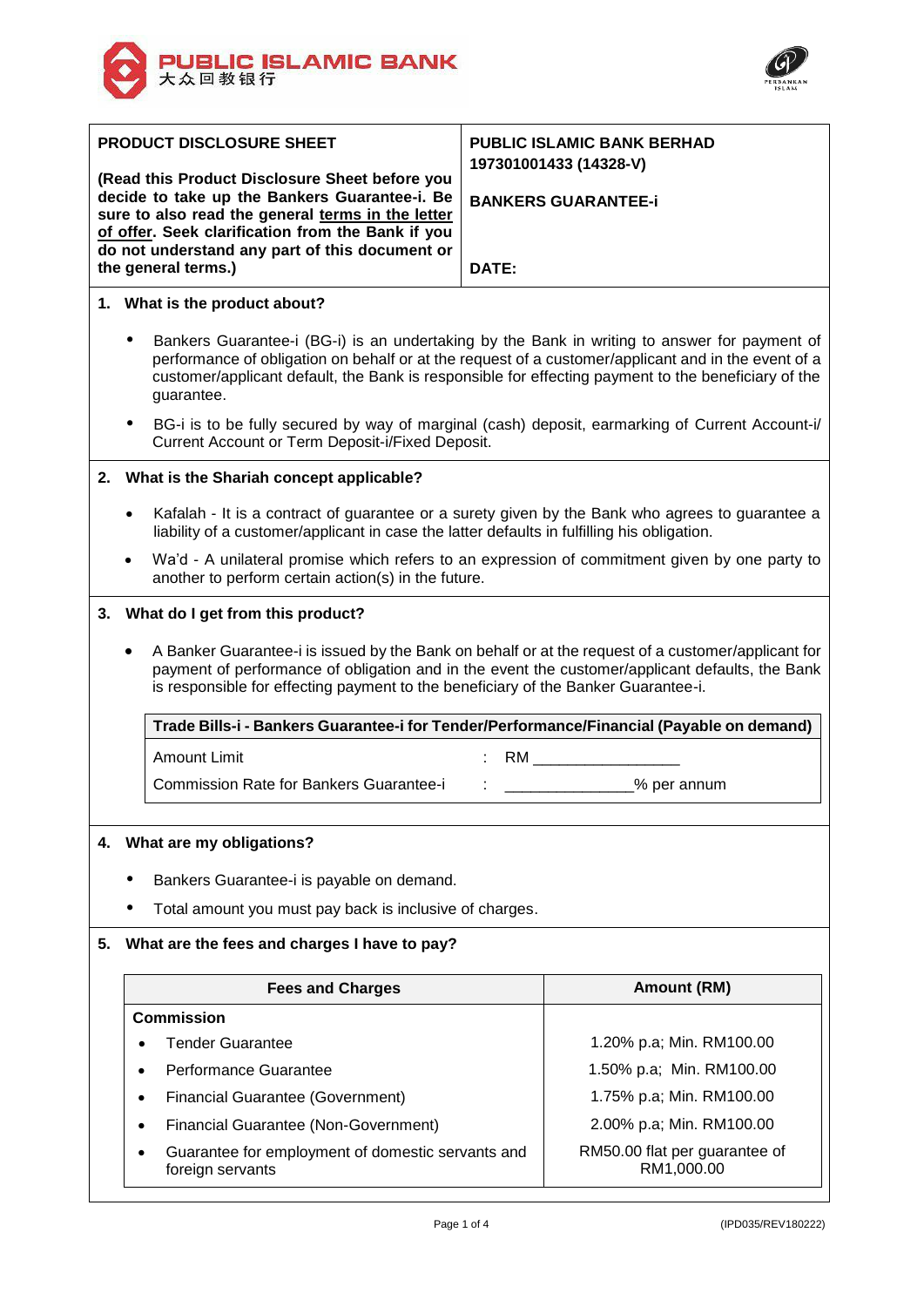



| <b>Fees and Charges</b>                                                                  | Amount (RM)                                           |
|------------------------------------------------------------------------------------------|-------------------------------------------------------|
| <b>Stamp Duty</b>                                                                        |                                                       |
| Letter of Offer                                                                          | RM10.00                                               |
| <b>Other Security Document</b>                                                           |                                                       |
| $\checkmark$ Letter of Set-Off                                                           | Ad valorem                                            |
| $\checkmark$ Letter of Pledge                                                            | Ad valorem                                            |
| Letter of Indemnity for Counter Signing an Indemnity and<br>$\bullet$<br>Issuing of BG-i | RM10.00                                               |
| Performance Bond to Maintain Contractors for a Government<br>$\bullet$<br>Project        | RM10.00                                               |
| Bankers Guarantee-i for Security Deposit<br>$\bullet$                                    | RM10.00                                               |
| Bankers Guarantee-i for Accreditation Purpose<br>$\bullet$                               | RM10.00                                               |
| Bankers Guarantee-i for Supply of Goods on Credits<br>$\bullet$                          | RM10.00                                               |
| Bankers Guarantee-i Specific Performance of Agent/Broker<br>$\bullet$                    | RM10.00<br>RM10.00<br>RM10.00                         |
| Bankers Guarantee-i for Tender Deposit/Earnest Money                                     |                                                       |
| Bankers Guarantee-i on Cheques Issued to the Customs<br>$\bullet$<br>Department          |                                                       |
| Bankers Guarantee-i on Customs Duties/Excise Duties/Sales<br>$\bullet$<br>Tax/Fine       | RM10.00                                               |
| <b>Handling Fee</b>                                                                      |                                                       |
| Amendment to Banker's Guarantee-i                                                        | Minimum commission of<br>RM100.00                     |
| Handling fee for non-standard format                                                     | 0.10% flat,<br>Minimum: RM100.00<br>Maximum: No limit |

For full list of fees and charges, please visit our website at www.publicislamicbank.com.my.

## **6. What if I fail to fulfil my obligations?**

- The security which is earmarked for the BG-i facility will be uplifted on maturity for the full amount inclusive of charges (if any).
- Unless otherwise stipulated under the respective type of facility, in the event of default, the Bank reserves the right to impose the following:
	- a) For failure to pay any instalments and which failure continues beyond the maturity date of the facility/ies, the compensation rate that shall be applied is the Bank's Average Financing Rate\* (AFR) on the outstanding balance or any such rate as approved by Bank Negara Malaysia.

The formula for late payment charge after maturity is as follows:

Outstanding Balance X AFR X No. of Overdue Day(s) 365

 Also known as "Combined Rate" which consist of two (2) elements namely *ta'widh* and *gharamah*. *Ta'widh* refers to the amount that may be compensated to the Bank based on actual loss incurred due to default while *gharamah* refers to the penalty charged on the defaulters over and above the *ta'widh*.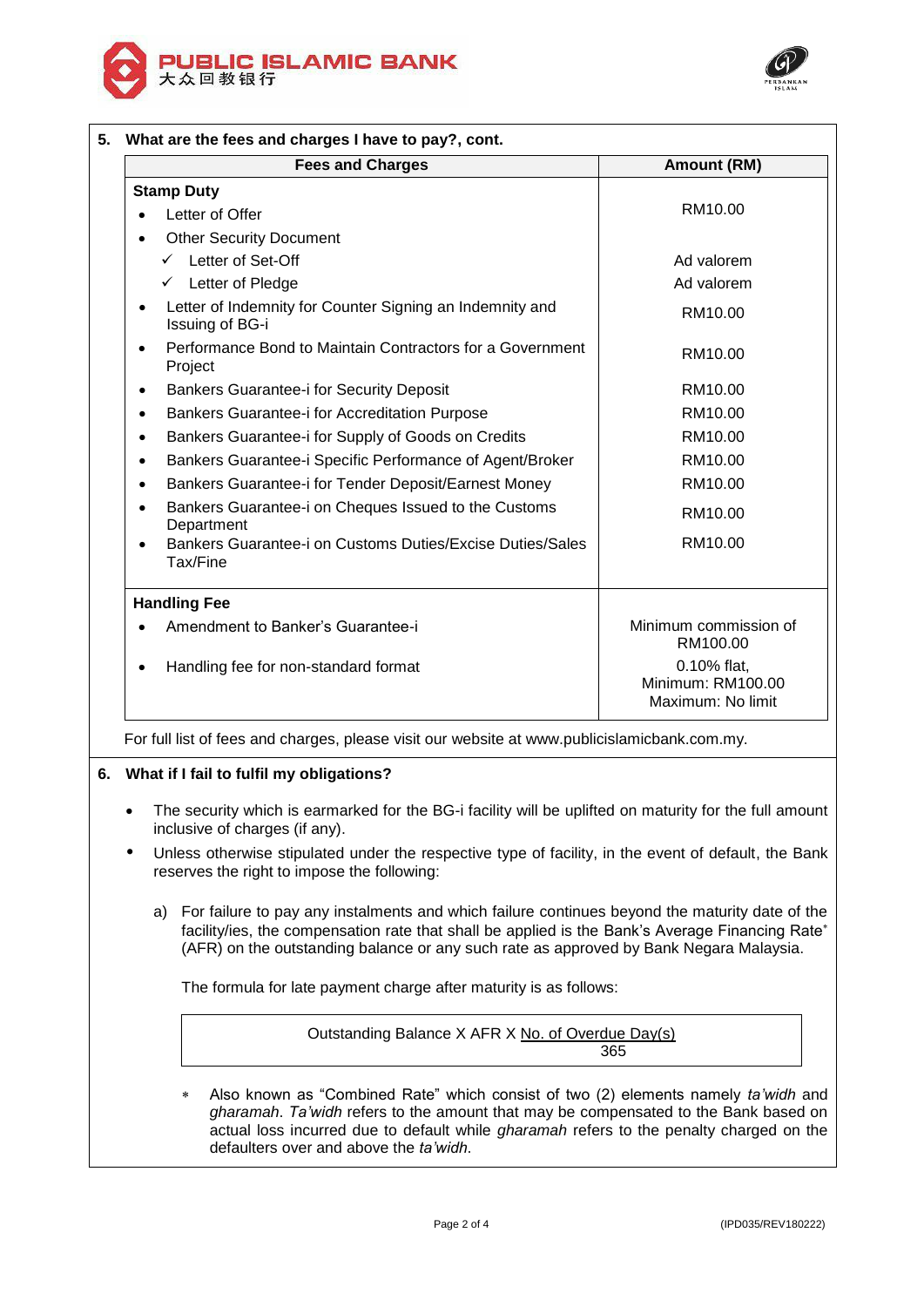



## **6. What if I fail to fulfil my obligations?, cont.**

- b) The Bank shall not compound the compensation payable to the principal amount/financing amount.
- The Bank has the right at any time without notice to you to debit your current/savings account with us towards payment of the monthly payment of the financing and any other charges and/or fees incurred in the granting of the financing including Takaful contribution, quit rent, assessment, cost of an updated/revised valuation reports, fees for searches, legal fees for preparation and perfection of security documents by Bank's solicitors, legal costs incurred in relation to enforcement of security/recovery cost and any other cost or expenses incidental thereto.
- If the financing tenure extends into retirement, you are to advise us on your plans to service the monthly payment after your retirement.
- You are to furnish us all relevant information regarding financing taken from all financial institutions, cooperatives, building societies, credit companies and merchants that provide credit sales, etc. and to fully and accurately disclose material information that has a bearing on our financing decision. Failure by you to disclose essential and correct information in the financing application as well as the consequences of providing incomplete or incorrect information may lead to a higher financing rate or rejection of your financing application.
- Legal action will be taken if you fail to respond to reminder notices. Your property may be foreclosed and you will have to bear all legal costs. You are also responsible to settle any shortfall after your property is sold.
- Legal action against you may affect your credit rating leading to financing being more difficult or expensive to you.
- Under specific circumstances where the customer is not contactable, the Bank's obligation is considered to be fulfilled if such notice has been sent to the last known address of the customer at least 7 calendar days in advance.

## **7. What are the major risks?**

- Late charge or commission will be imposed if the BG-i is not returned to the Bank for cancellation upon its expiry date.
- **8. What do I need to do if there are changes to my contact details?**
	- It is important that you inform us (written notice to be sent to the account holding branch) of any change in your contact details to ensure that all correspondences reach you in a timely manner.

## **9. Where can I get assistance and redress?**

- If you have difficulties in making payments, you should contact us earliest possible to discuss payment alternatives.
- If you wish to complain on the products or services provided by us, you may contact us at:

|           | <b>Public Islamic Bank Berhad</b><br>25th Floor, Menara Public Bank<br>146 Jalan Ampang<br>50450 Kuala Lumpur |                                      |  |  |
|-----------|---------------------------------------------------------------------------------------------------------------|--------------------------------------|--|--|
| Telephone | $\mathbb{R}^{\mathbb{Z}}$                                                                                     | 1-800-22-5555                        |  |  |
| Fax       |                                                                                                               | 03-2162 2224                         |  |  |
| E-mail    | ÷.                                                                                                            | islamicbkg@publicislamicbank.com.my  |  |  |
| Web Site  |                                                                                                               | https://www.publicislamicbank.com.my |  |  |